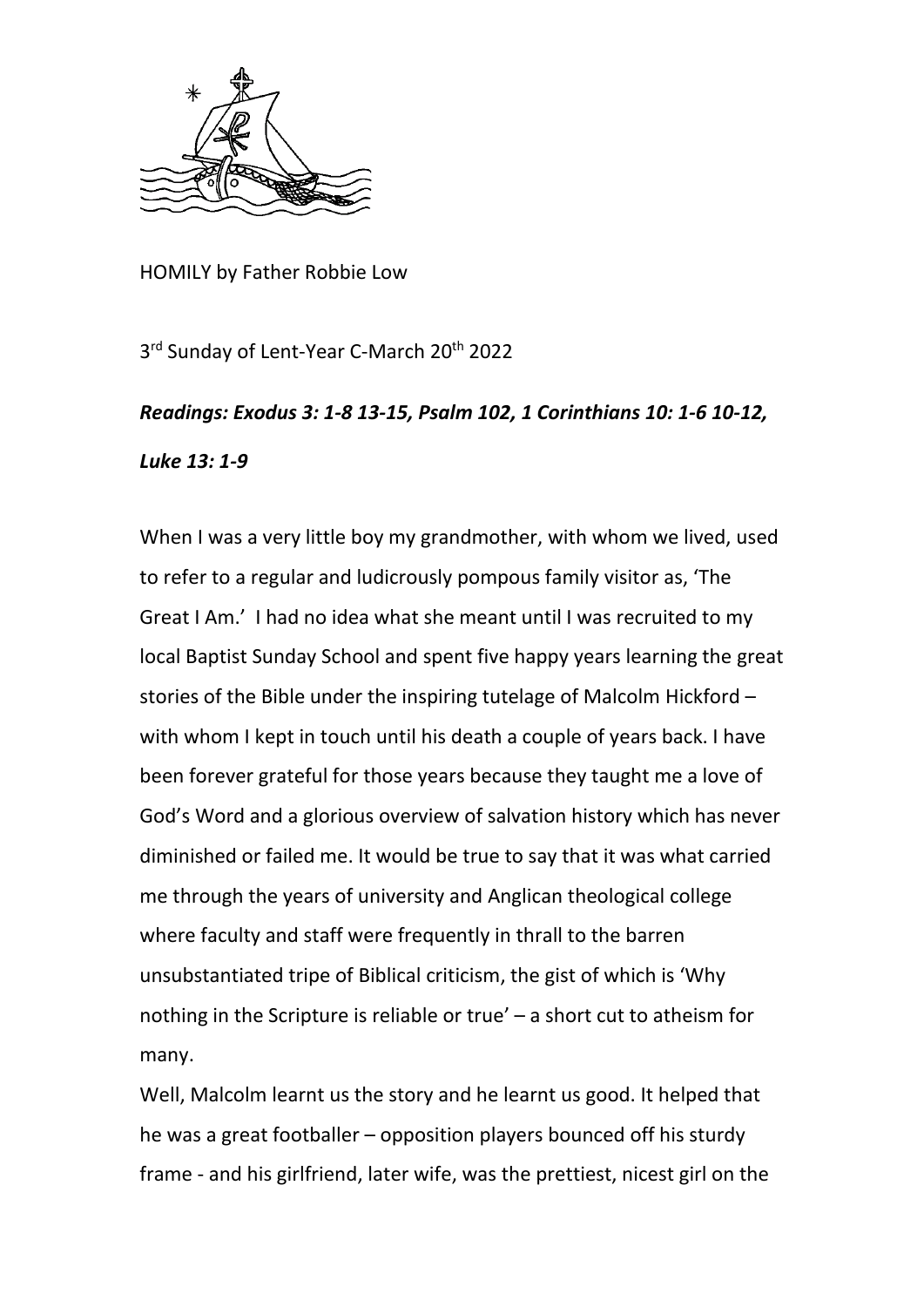block. He was kind and humble and humorous and filled with love for Jesus. The ideal role model for aspiring young Christian boys.

Why am I telling you all this? Well, because when Malcolm told us the stories, we were there…..living it all. His quiet conviction and integrity left no room for doubt that we were part of this extraordinary story of salvation – we were the guys who were going to write the next chapter in the Acts of the Apostles.

We would never comprehend those theological wallahs who infested the seats of theological learning while espousing loopy theories – the disciples *imagined* the idea of Jesus living on i.e. no Resurrection. The Transfiguration was too much 'waccy baccy'. Today's Old Testament reading was clearly a result of Moses having too much sun, St Paul had an epileptic fit etc.

We learned to trust the record of God's interaction with Man. We saw it being lived out. We were not surprised by or afraid of spiritual experience, the divine encounter. When we went to train for the sacred ministry, there was a division between those men who arrived with a hopeful pair of purple socks in their bottom drawer and whose priority seemed to be how to live more comfortably in Egypt and those who came to risk all on the dangerous journey to the Land of Promise. Today's Old Testament reading records one of the greatest turning points in the history of the world. Exiled, running for his life, the young Hebrew princeling, murderer of the cruel taskmaster, has been taken in by a foreigner and given refuge – and later a wife ! The fine days at court, as the 'rescue job' adopted child of Pharaoh's daughter, are now exchanged for the weeds of a humble shepherd in the bleak terrain of the wilderness. That is the summit now of the ambitions of the once upon a time luxurious young courtier. Survival and dependence on God and upon the unexpected kindness of strangers.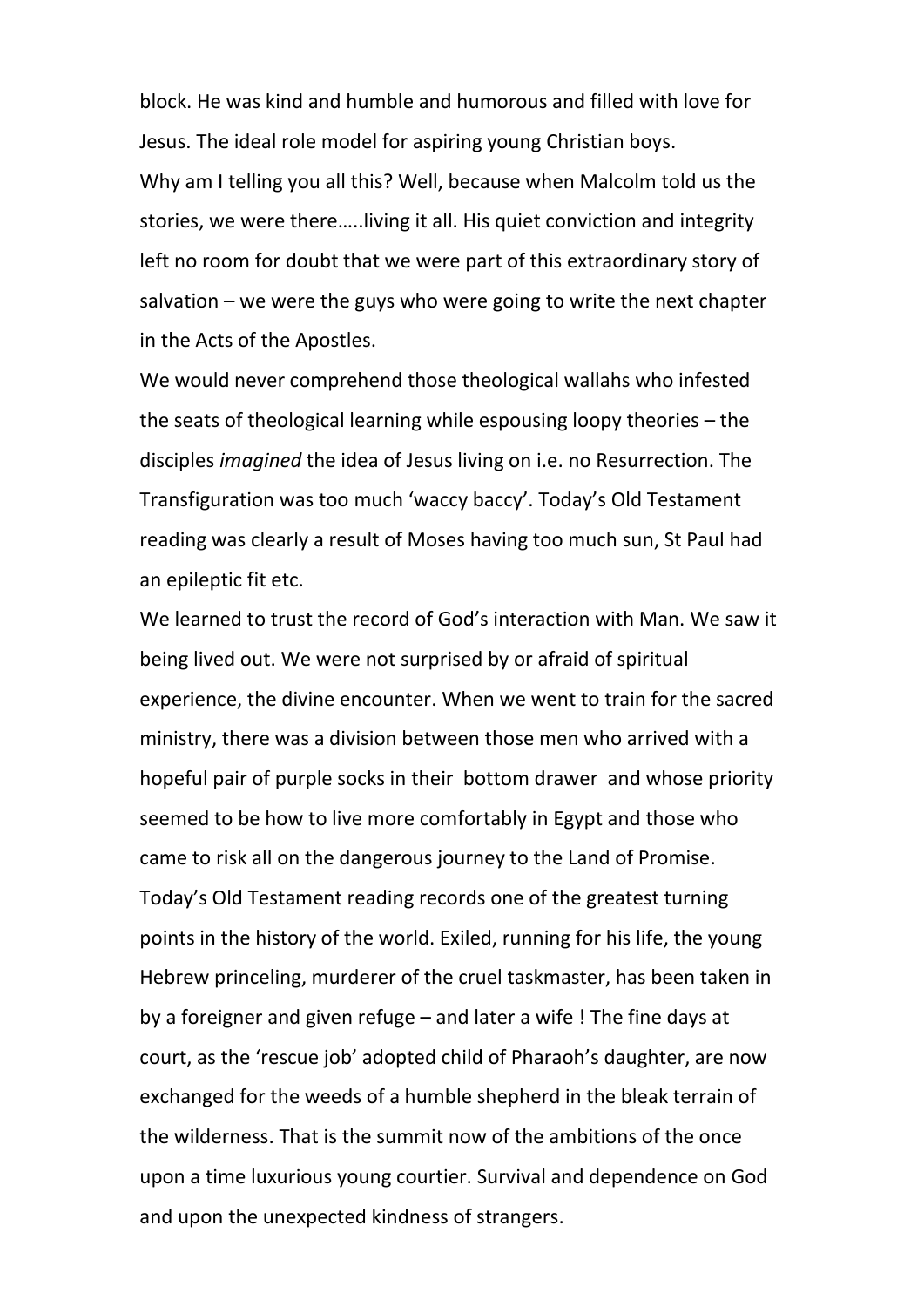Drawn to the mysterious 'Bush of Fire', Moses hears words that will change history. The sign is a metaphor of Our Lady – ablaze with the fire of the Holy Spirit and bringing forth the Word of God – calling Man to his part in salvation history and inviting him into the life of the divine. The particular task for the 'Water Baby' Moses, is immense and dangerous and, realistically, unachievable. To set the enslaved people free and lead them to the Land of the Promise. Apart from the fact that to return to the court of Pharaoh is to invite the death penalty, like most people with a genuine vocation

a) Really doesn't want it

b) Is convinced that he's not up to it.

Understandably he wants a sign and a name. Who are you, Lord and how will I know ? The answer is a game changer. The whole theological thinking of Man is revolutionised in this desert encounter. Out goes the tyrannical and capricious, pagan pantheon of man's creation, projections of his own worst fallen state, and in comes the one true God whose Paradise we lost. The I AM.

The origin of all that is, the pre-existent existence, the quintessential Being, the I AM, WAS, WILL BE – the Eternal who will later manifest in time in Jesus the Christ who will use that name for Himself over and over again – I AM.

Oh, and the promise, the guarantee, the sign? God says, 'When you have done it I will meet you back here, OK?' Think about it. Call requires response. Response requires faith and courage. When we have done what was asked, He will be there, waiting.

That is the nature of every true vocation, historic or little and local. People often ask me why they haven't had a Damascus Road of a Burning Bush encounter . My answer is simple – be grateful that you are